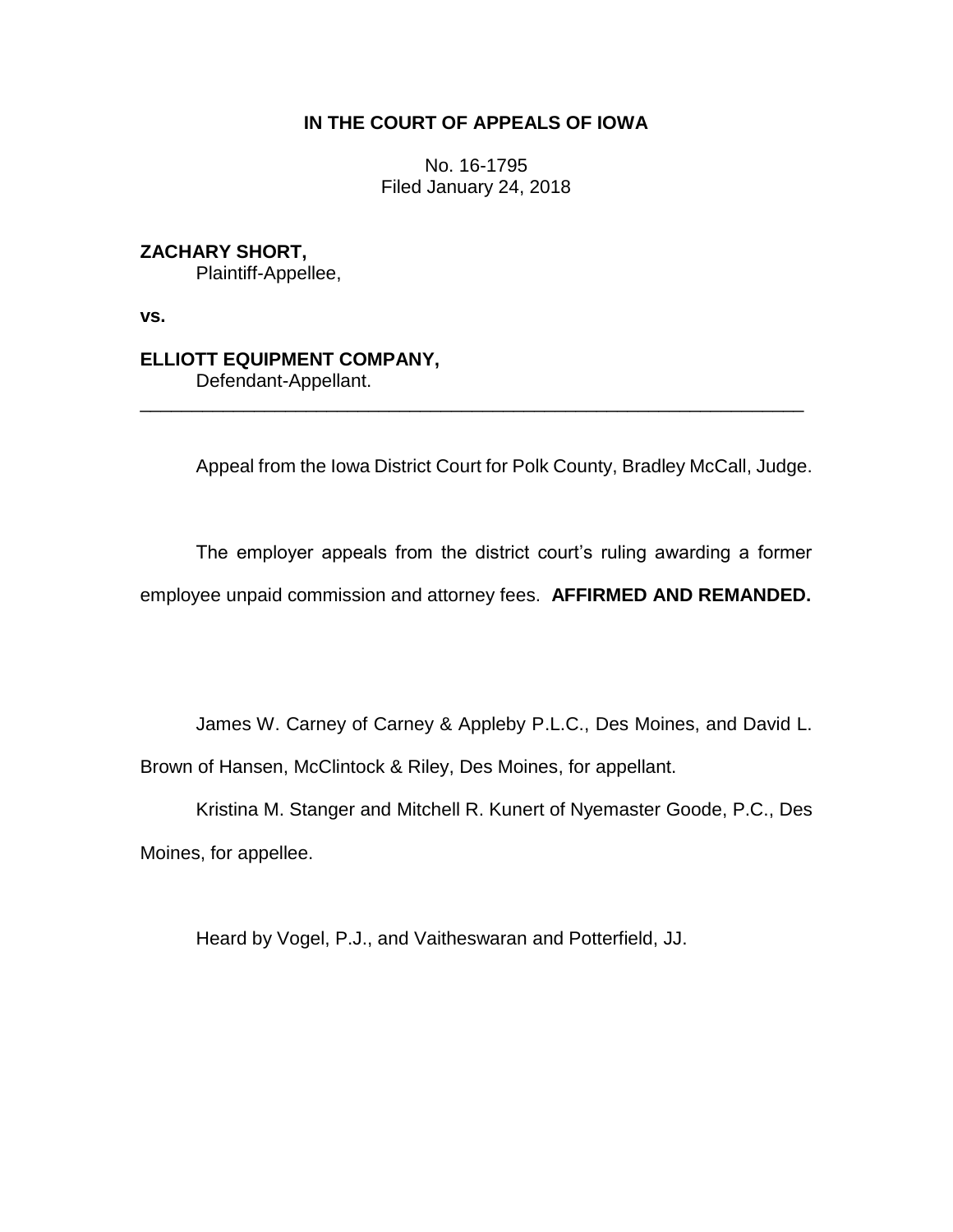## **POTTERFIELD, Judge.**

Zachary Short sued his former employer, Elliott Equipment Company, under the Iowa Wage Payment Collection Law, found in Iowa Code chapter 91A (2015). Following a bench trial, the district court awarded Short \$4660.22 in unpaid commission and \$44,397.75 in attorney fees. Elliott Equipment appeals from the district court's decision, claiming the district court erred in its determination that Short was entitled to commission and that it abused its discretion in awarding the amount of attorney fees after finding they were the "usual and necessary attorney's fees in recovering unpaid wages and expenses." *See* Iowa Code § 91A.8.

## **I. Background Facts and Proceedings.**

Short was an at-will employee of Elliott Equipment from April 2012 until March 2014, when he voluntarily terminated his employment with the company. Short was hired to sell garbage trucks—both to private entities and municipalities. Elliott Equipment paid Short an annual base salary of \$35,000 plus a \$15,000 draw against commission for the first year. According to the "Commission Policy and Territory Agreement" he signed, the company's policy was that "[a]ll commissionable new equipment sales with profit levels up to 25% will be paid a commission of 1% of the new equipment sales price not including the new chassis portion of the sale if applicable."

Short was specifically assigned to Missouri as his sales territory. During his time with the company, he pursued the City of Columbia as a target customer. Elliott Equipment had sold the municipality one truck approximately two years before Short began his employment, but it did not have an ongoing relationship or contract with the city.

2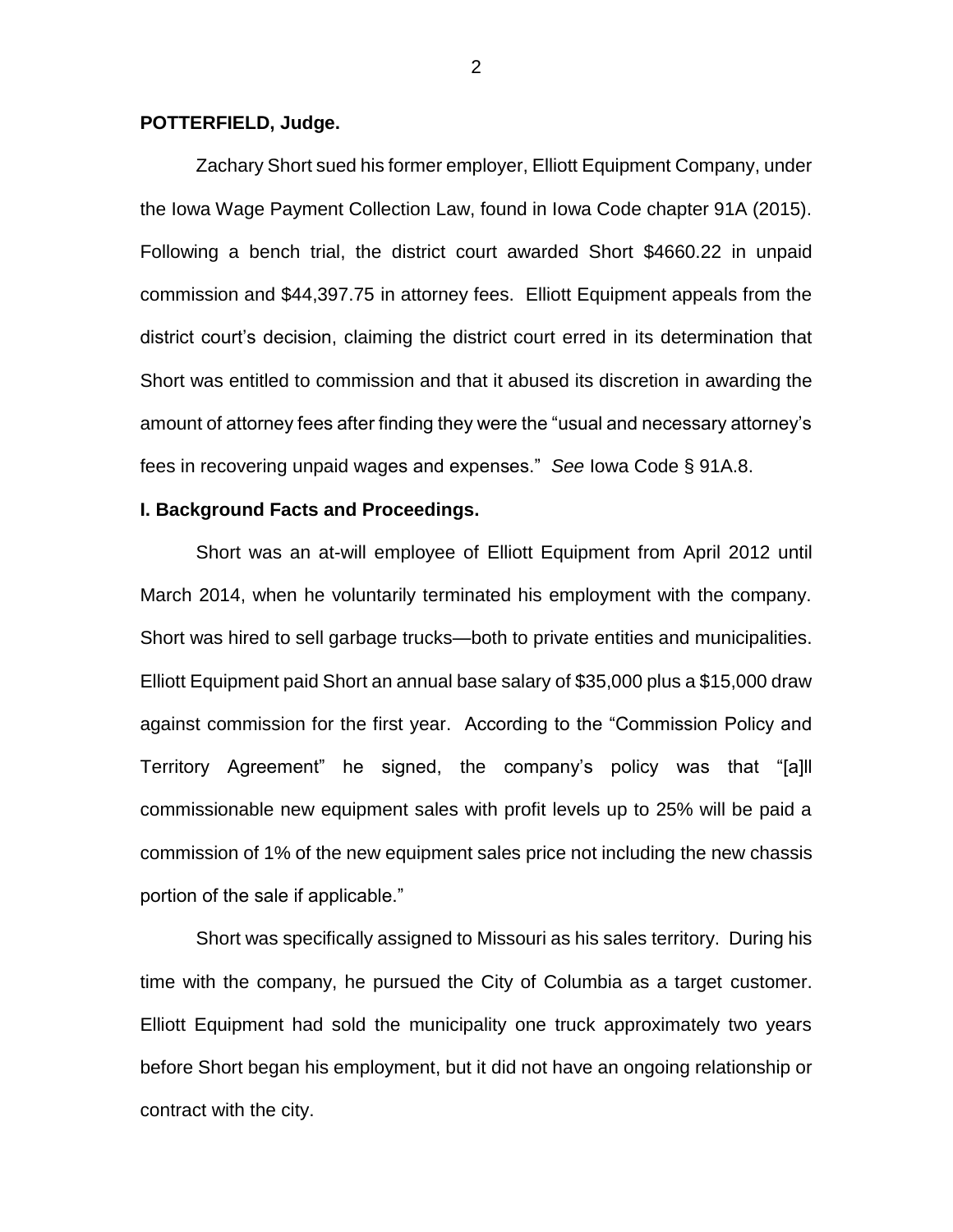During the fall and winter of 2013, the City of Columbia purchased nine garbage trucks from Elliott Equipment. Short was the employee who submitted bids to the city and who ordered the trucks from the manufacturers. None of the nine trucks had been delivered to the city by the time Short left the company's employment.

In May, DaLena Elliott—the wife of the owner of the company, Gene Elliott, and the person who was in charge of payroll at the time—sent an email to Gene and Rick Vanwassenhove, the company's vice president and the person in charge of signing off on all commissions, asking, "So was the final decision to pay [Short] for 50% commission on ALL Cit[y] of Columbia sales? Looks like they're starting to come through in May." Vanwassenhove responded, "I would wait and see how much his mistakes end up costing us after all is said and done before paying if up to me," and Gene responded that he agreed with Vanwassenhove.

The salesperson who replaced Short, Patrick Wisor, delivered the trucks to the City of Columbia as they were ready, throughout the summer of 2014. A number of trucks had issues—either at the fault of the manufacturer or Short—and Wisor spent a large amount of time correcting those issues so the city would ultimately accept the trucks and issue final payment on them.

In June, DaLena emailed Vanwassenhove asking "what [he] would like to pay out to Patrick Wisor on the prior sales he's assisted with that were Zac Short's and also what [he] would like [her] to extend to Zac for those sales prior to his depart[ure]." Vanwassenhove responded, telling her to pay Wisor for half of the normal commission Short would have received. He also indicated, "I am finding

3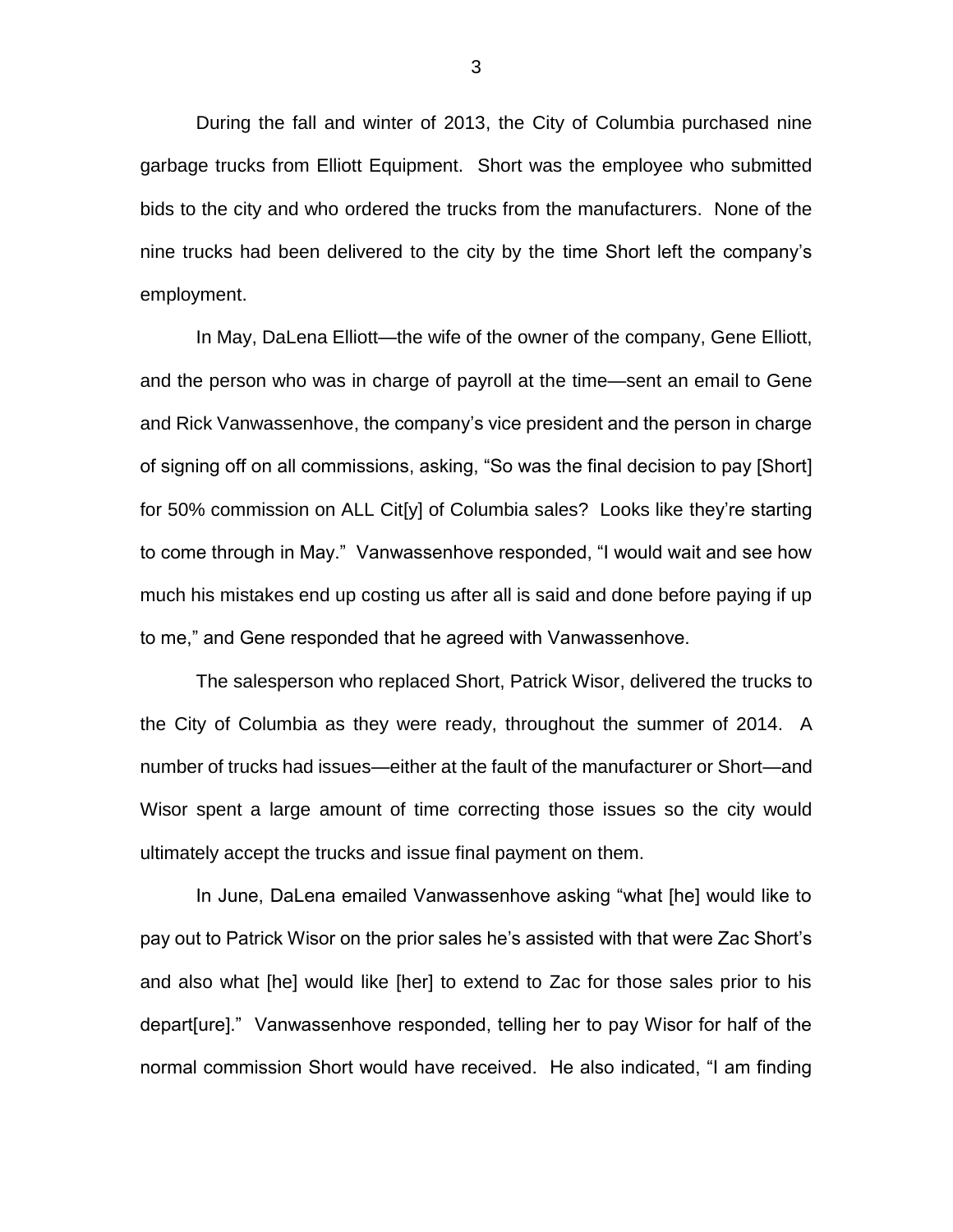things out about [Short] since he left that are of low honor and integrity. I would not pay him another dollar at this point."

Based on the company's own calculation, 1% of profits on the trucks amounted to \$8331.71. Of that commission, Wisor was paid \$3576.95. No action was taken with the remaining \$4754.76.

In July, Short emailed Vanwassenhove asking "how things were coming with the trucks[ he] sold to Columbia." The email also stated, "I was expecting to have received some commission from something by now. Let me know." Three days later, Vanwassenhove responded to the email, stating, "We will not be paying commission for the items which you started the sales process on but did not finish all the way through the completion and equipment delivery stage."

A number of emails were exchanged between Short and various personnel at Elliott Equipment.

In an August 18 email, Gene informed Short he did not "think [Short was] owed one cent from Elliott Equipment Company." The email included several reasons the company would not be paying Short, including that "[p]art of the sales process is to follow through with everything that has to do with the sale" and salesmen "are not paid a commission until all those things are done"; that he "failed to turn in the bid [to the City of St. Louis] or turned it in late"; and that he was "trying to sell [a private hauler] a piece of equipment that was coming from somewhere other than Elliott Equipment Company."

Vanwassenhove and DeLena were also included on the email. Within a few minutes of the email being sent to Short, Vanwassenhove responded to Gene and DaLena with the following: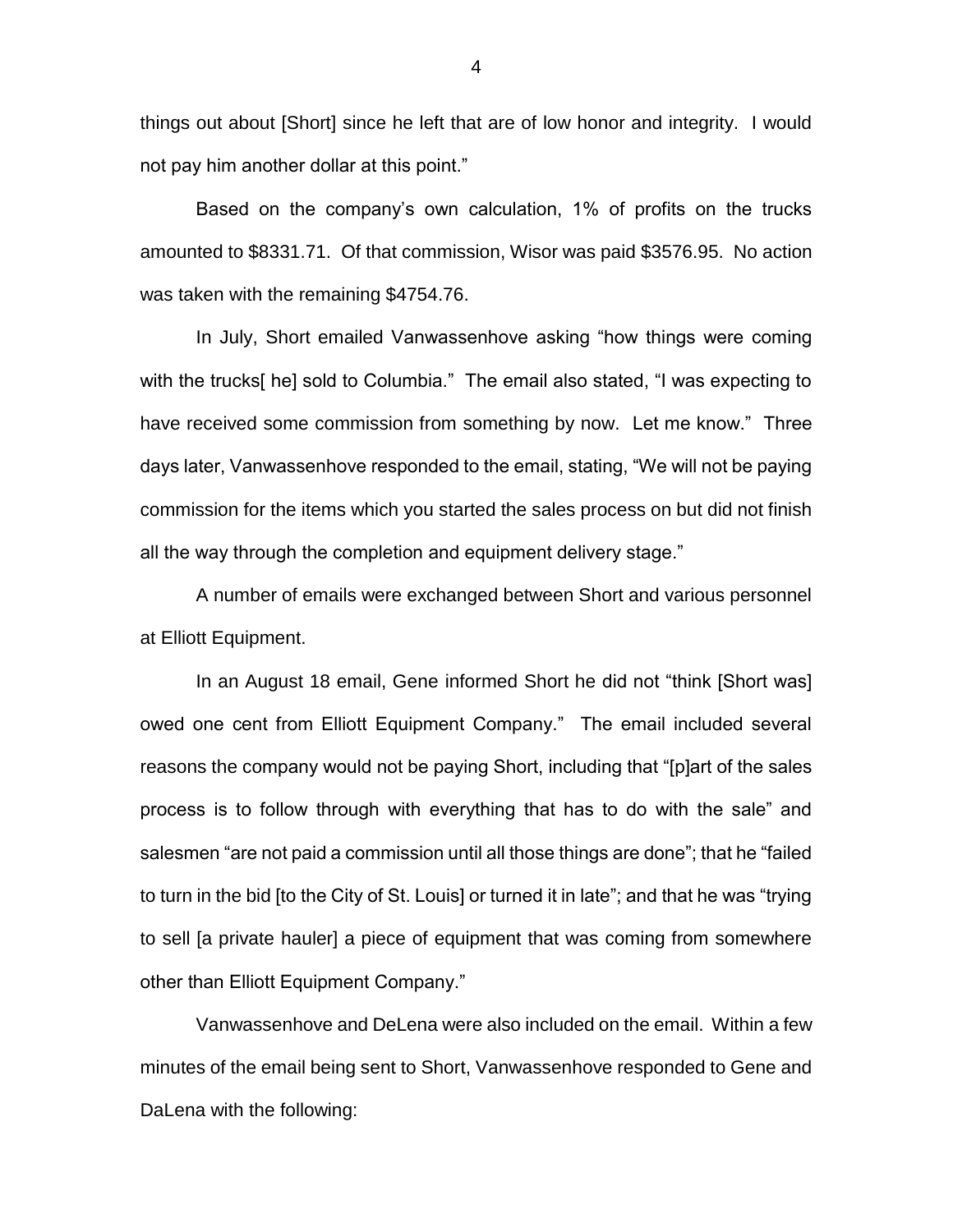It is really a simple thing if anyone else ever asks if they will get commission for items sold while they were our salesman of record . . . If you sell it, it gets delivered and we get paid before the salesman quits then the salesman should be paid commission for it. Sound correct?

## (Ellipsis in original.)

DaLena responded to Vanwassenhove's email, stating:

Sounds good to me. Also, I think that is only fair to those stepping into these deals and having to help finalize or deliver them. If the money was that important to [Short], then he should have been more dedicated to EEC to finish his "relationship" with these customers to the final payment was made. We can't start rewarding employees for leaving us and in my opinion that is what he is essentially asking us to do.

Short filed his petition at law in July 2015, maintaining Elliott Equipment

owed him unpaid commissions. In response, Elliott Equipment denied Short had earned any part of the commission and filed a counterclaim alleging Short had breached an oral contract as part of him employment obligations by failing to timely submit bids to the City of St. Louis, which had resulted in damages to the company of approximately \$60,000.

Approximately one month later, the company sent each of its salespersons an "addendum to all salesmen sales contracts and territory agreements." The addendum provided, for the first time, a written statement that salespersons would only be paid commission if the person "completely performed the entire 'sales process' before your employment at EEC ended." Additionally, "sales process" was defined in writing for the first time, stating:

The "sales process"' includes doing all of the following tasks: filled out quote or bid, received the order or PO, ordered the equipment to the specification, coordinated with the chassis dealer the delivery to our manufacturer, answered any questions our manufacturer has, received the equipment from the manufacturer,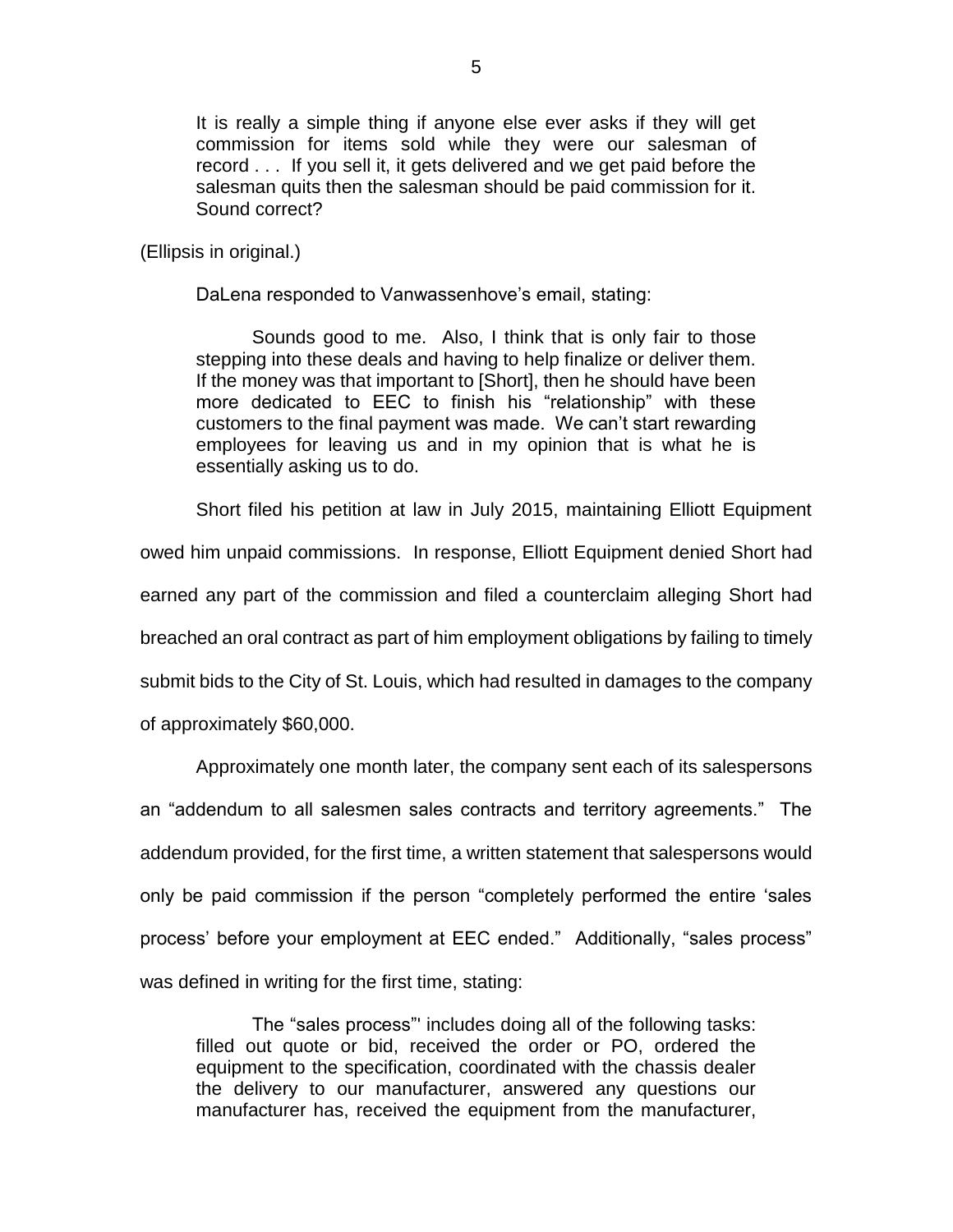check that the equipment met all specifications, made any adjustments to the equipment that needed to be done, coordinated delivery to the customer, delivered and trained the customer, any trade-ins are delivered to Elliott Equipment's location, make sure the trade-in is in "same condition" as traded for and payment has been received and paid In full.

In March 2016, Elliott Equipment filed a separate lawsuit against Short alleging the same breach of contract and damages. $1$ 

Just before trial, the parties waived a jury; Short's suit and Elliott Equipment's counterclaim proceeded to a bench trial July 2016. At trial, Elliott Equipment offered a number of theories to support its contention Short had not earned any commission in relation to the sale of the nine garbage trucks.

The company maintained Short had not earned any commission on the nine garbage trucks because he had not completed the "sales process." At trial, each employee-witness of Elliott Equipment, including the owner, Gene Elliott, testified the company had never paid a salesperson a commission for "just taking an order," as the company maintained Short had done. The company offered testimony of several employees as well as Gene's and Vanwassenhove's as to what was required to earn commission. Each listed the items included in the addendum to the sales contracts, though all admitted that document was not created until after the lawsuit was initiated. Additionally, Gene testified he had paid another salesperson some partial commissions on sales he had started but not completed before he left.

 $\overline{a}$ 

<sup>&</sup>lt;sup>1</sup> At the trial for these proceedings, Gene was asked if the second lawsuit was "the very same breach of contract claim for which we're here today?" and he agreed it was.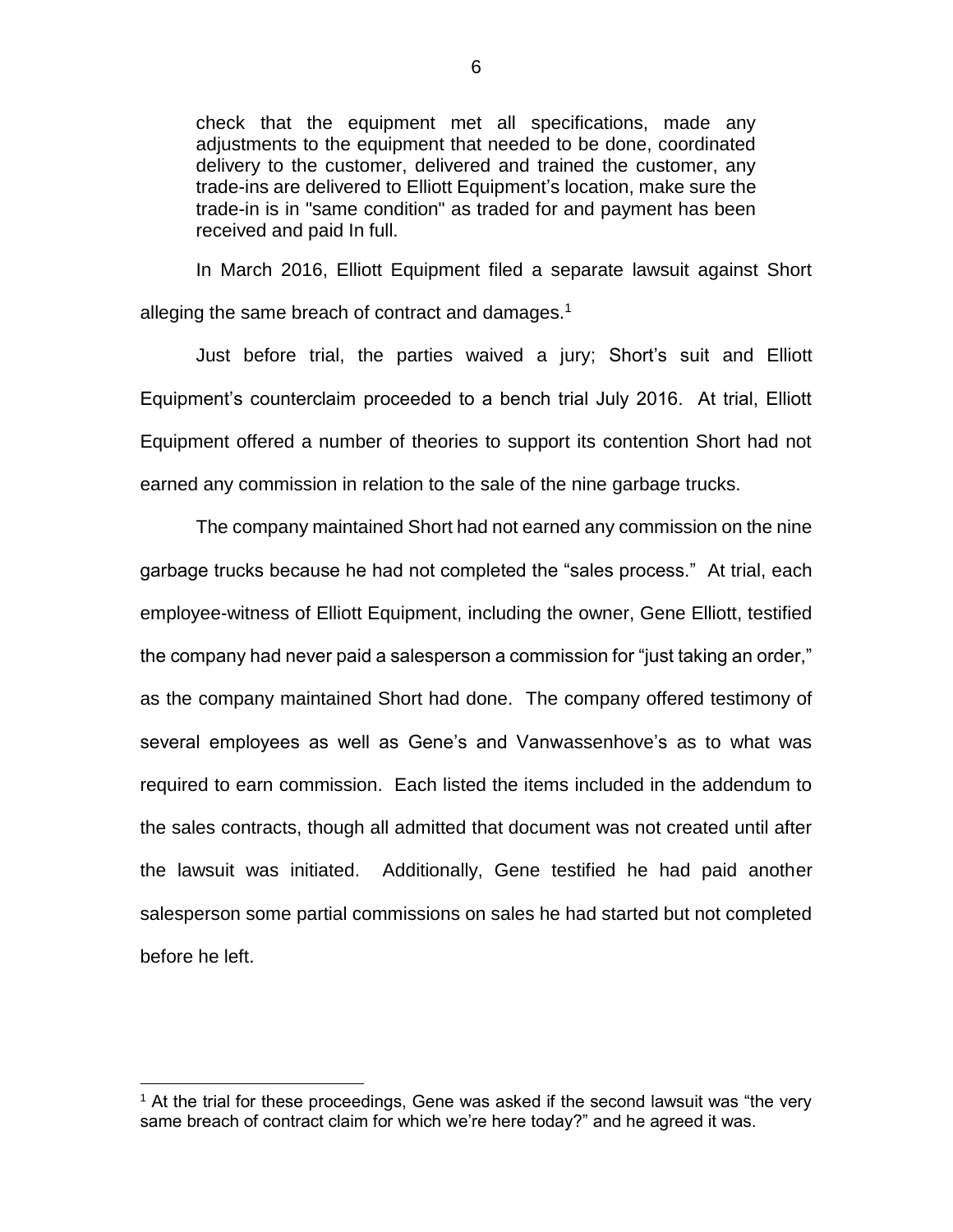The company also maintained that if Short had earned any commission, it was to be offset by the additional expenses incurred by the company after the trucks were ordered to fix the problems with the trucks. Various employees testified the company incurred \$13,000 in expenses, though later examination of the claimed expenses showed approximately \$1000 of those expenses were actually paid by outside manufacturers and another approximately \$2500 was the amount "charged" by Elliott Equipment for extra trips to Columbia by their in-house mechanics who were not reimbursed above their normal salary for the trips. The amount of the additional expenses incurred by Elliott Equipment on the sale of the nine garbage trucks was \$9453.98.<sup>2</sup>

Still the company maintained that even if Short had earned the full amount of commission on the trucks, it would be more than offset by the extra fees. However, a number of employees testified they had never heard of the company using expenses to completely offset a commission. Instead, the company usually subtracted the additional amount of fees from the profit and then the salesperson received 1% of the reduced profit as their commission.<sup>3</sup>

After a short recess following both parties' presentation of evidence, the trial court ruled from the bench. The court determined that Short had earned a partial commission, noting he had "cultivated a relationship with the City of Columbia," "prepared the bid, he submitted the bid, and achieved the initial sale of those

 $\overline{a}$ 

 $2$  No one has appealed this finding by the district court, and substantial evidence supports it.

 $3$  In other words, in the typical situation, if a salesperson cost the company \$5000 in profit, the salesperson would not get the commission on that \$5000, so their commission would be reduced by 1% of \$5000, or \$50.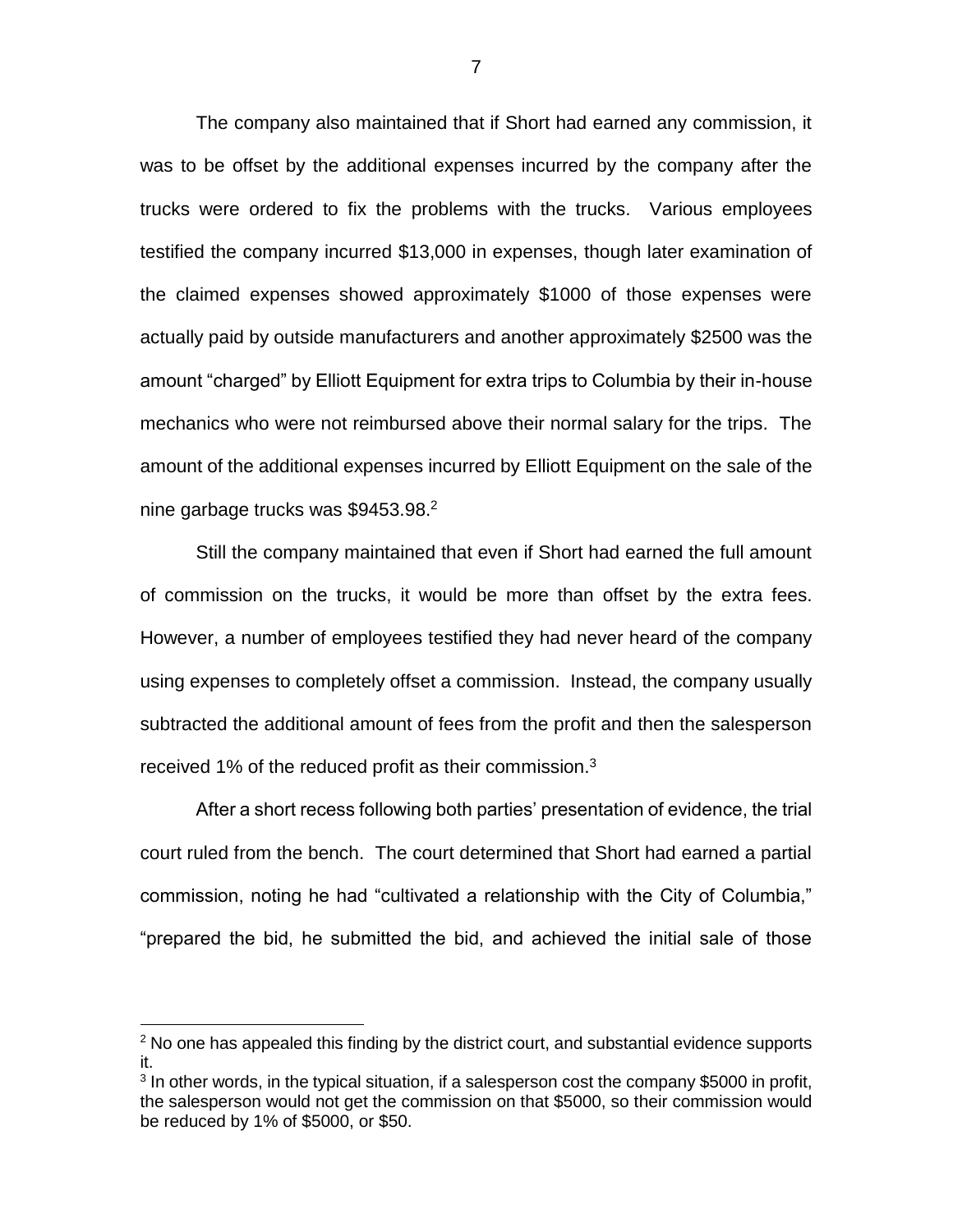trucks." He also "continued to do many of those tasks [outlined as the 'sales process'] after the bid was accepted by the City of Columbia." The court awarded Short \$4660.22 in unpaid commission.<sup>4</sup>

The court concluded Elliott Equipment's counterclaim against Short failed for a number of reasons: there was no evidence to support the assertion Short breached any type of agreement by failing to hand deliver a bid to the City of St. Louis; there was no evidence to establish why the bid—which had been mailed using UPS—did not timely arrive in St. Louis; Elliott Equipment had failed to establish that if the bid had been timely submitted, they would have won the sale of their garbage trucks; Iowa law does not provide for a cause of action of employers against their at-will employees for an alleged failure to perform their duties and responsibilities; and, assuming there was a contract between Short and Elliott Equipment for delivery of bids, the Statute of Frauds prevented enforcement of any such oral contract. The counterclaim was dismissed.<sup>5</sup>

Short noted the Iowa Wage Payment Collection Law provides for the successful employee to be awarded "court costs and usual and necessary attorney's fees incurred in recovering the unpaid wages or expenses," and the court instructed him to submit an application for attorney fees.

Short filed an application for fees requesting \$50,347.00. In the application, he noted that this was a voluntary reduction in fees from \$64,299.50. Elliott

 $\overline{a}$ 

<sup>4</sup> The court used the amount Elliott Equipment had determined was 1% of the profit, \$8331.71, and subtracted the amount already paid to Wisor, \$3576.95, and 1% of the amount of extra expenses incurred by Elliott Equipment, \$94.54, to reach the total.

<sup>&</sup>lt;sup>5</sup> After the conclusion of the present suit, Elliott Equipment voluntarily dismissed the second lawsuit, stating the "claim ha[d] been resolved in underlying litigation."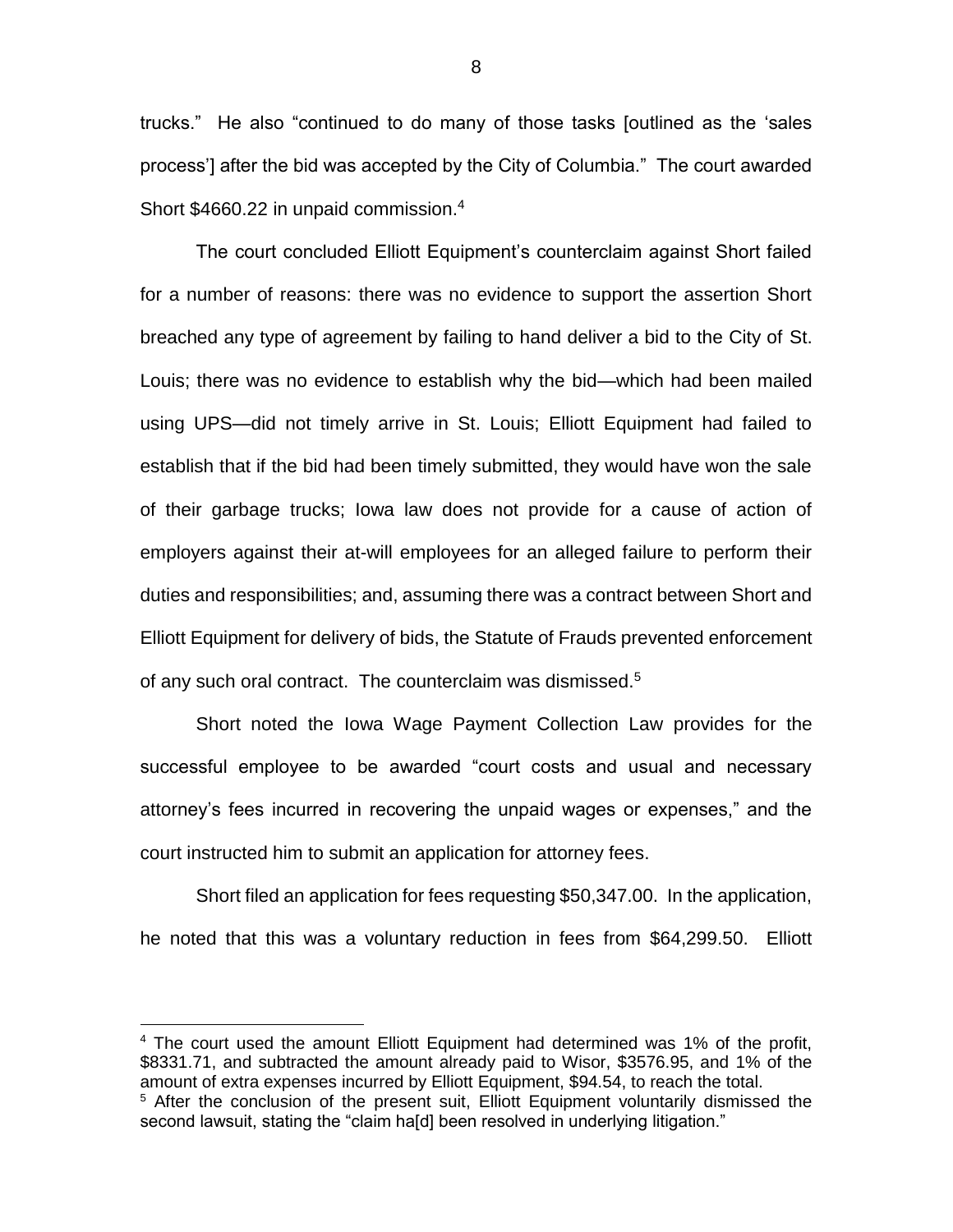Equipment resisted the application, but the court ordered the award of the requested amount.

Elliott Equipment filed a motion to reconsider the order on fees, and a hearing was held on the matter. Following the hearing, the court reduced the award by \$5949.25, the amount billed by two more experienced attorneys who had been providing oversight and training to the attorney trying Short's case. The court ordered Elliott Equipment to pay Short \$44,397.75 in attorney fees.

Elliott Equipment appeals.

## **II. Standard of Review.**

Where, as here, a matter was tried to the district court at law, we review for correction of errors at law. *See Condon Auto Sales & Serv., Inc. v. Crick*, 604 N.W.2d 587, 593 (Iowa 1999).

We review the district court's award of attorney fees for an abuse of discretion. *GreatAmerica Leasing Corp. v. Cool Comfort Air Conditioning and Refrigerations, Inc.*, 691 N.W.2d 730, 732 (Iowa 2005).

# **III. Discussion.**

#### **A. Commission.**

Short brought his claim under Iowa Code section 91A.8, which allows an employee to receive "liquidated damages" if the "employer has intentionally failed to pay an employee wages." Here, the district court determined there was "a goodfaith dispute as to the amount of commission owed to Mr. Short in connection with the sale," so Short "may not recover liquidated damages." Short has not disputed the court's ruling. Thus, the question is whether the court erred in its determination Short earned a partial commission for his role in the sale of the garbage trucks.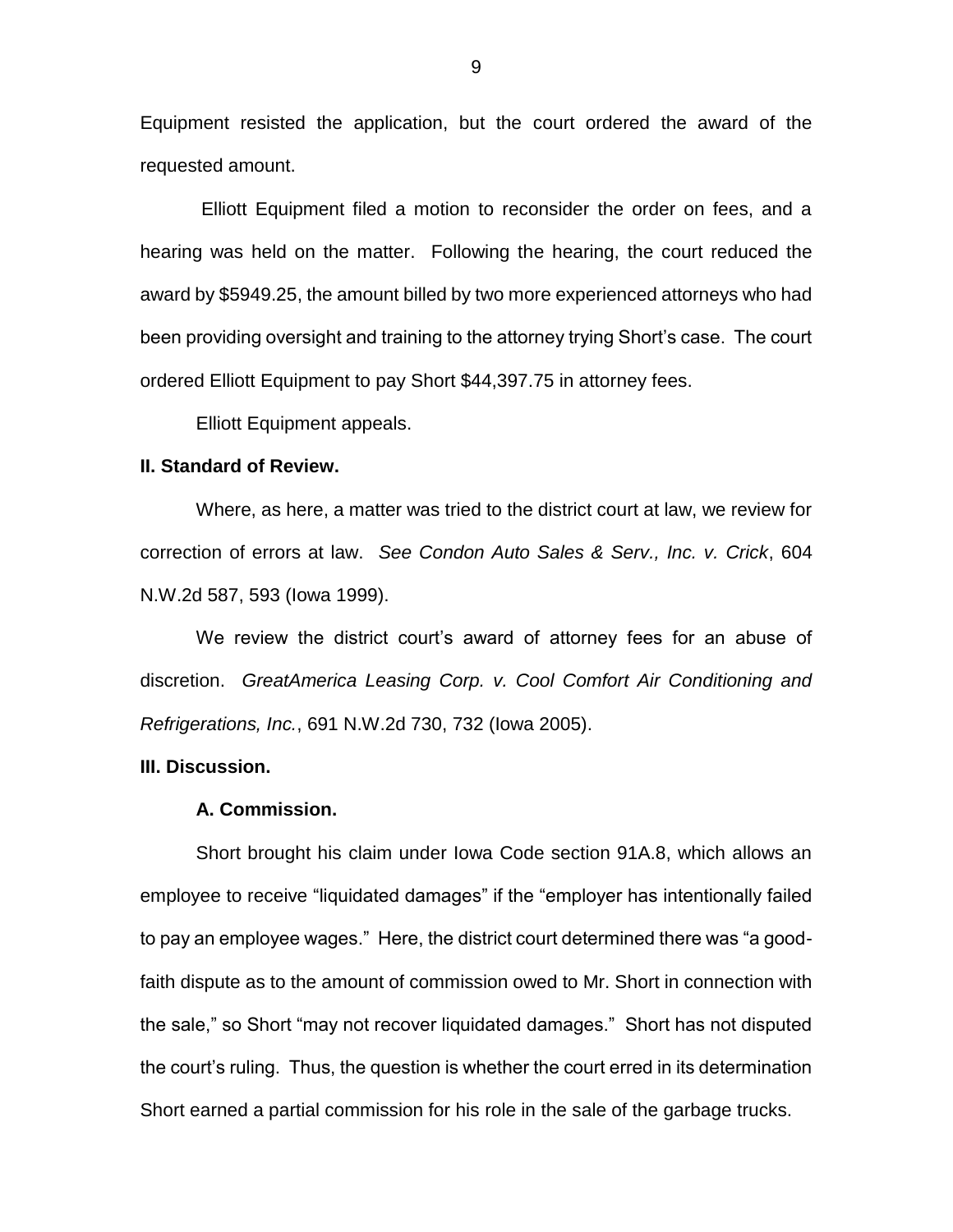Elliott Equipment maintains the court erred, claiming as the employer, it was allowed to put conditions on the commission by an employment agreement. *See Phipps v. IASD Health Servs. Corp.*, 558 N.W.2d 198, 202 (Iowa 1997) (concluding the employer was not liable to the employee for nonpayment because the employee was on probation at the time for which the bonus or "gainsharing" was claimed, and the employer's handbook established that employees on probation were not eligible for the wage); *Blanton v. Robert Half Inter., Inc.*, No. 01-1468, 2002 WL 31425223, at \*2 (Iowa Ct. App. Oct. 30, 2002) (agreeing with the district court "that an employer can put 'conditions' on a bonus or commission by an employment agreement"). While we agree an employer is allowed to put conditions precedent on the earning of commissions, the question here is whether Elliott Equipment had a practice of actually doing so.

Although Elliott Equipment maintained that it was its policy that a salesperson complete the entire "sales process" before paying a commission, the facts belie its assertion. Elliott Equipment did not have a written policy about when a commission was earned or what the "sales process" entailed until after this dispute arose. Additionally, Gene admitted he paid another salesman partial commissions even though that salesman did not complete the entire process. Emails between Gene, DaLena, and Vanwassenhove establish that Elliott Equipment contemplated paying Short at least a partial commission in May 2014 a time when it already was clear Short had left without finishing the "sales process." Plus, even if we were to accept Elliott Equipment's claim that the rule about completing the process was always in place—though less formally—that policy does not allow for the consideration of outside facts about the employee, such as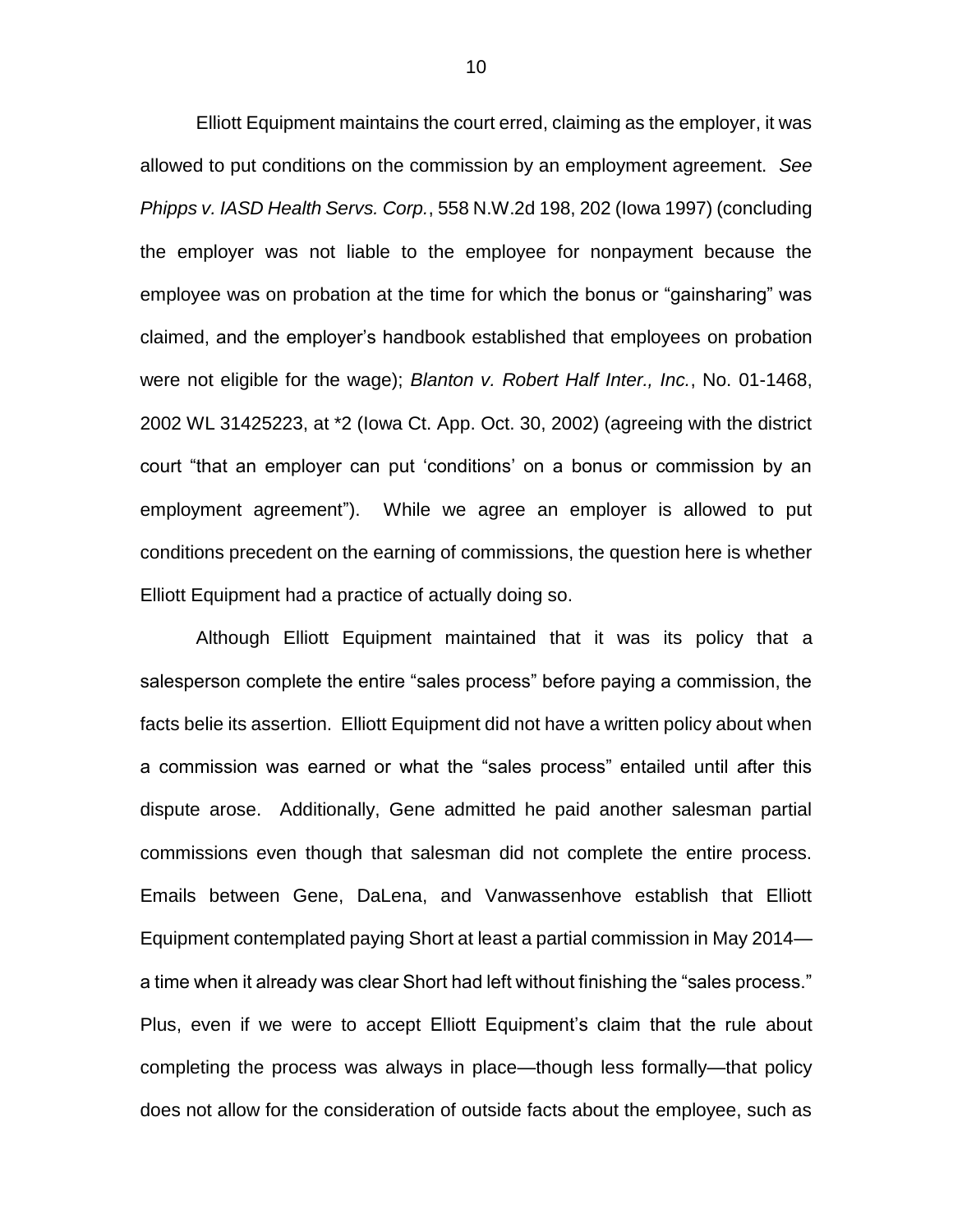"integrity" or "low honor." In an email to DaLena, Vanwassenhove clearly stated that at least part of his reason for not approving a commission to Short was his reliance on those outside factors.

For all of these reasons, we cannot say the district court erred in its determination that Short earned a partial commission for his role in selling the nine garbage trucks. As no party has appealed how the amount of commission was determined and the district court's ruling on the matter is supported by substantial evidence, we affirm the district court's award of unpaid commissions in the amount of \$4660.22 to Short.

#### **B. Attorney Fees.**

Elliott Equipment challenges the amount of the award of attorney fees to Short. The company argues the award was excessive, claiming the amount violates the "usual and necessary" fees standard. *See* Iowa Code § 91A.8. In reviewing the company's claims, we are guided by several general principles. First, "[w]hen an employee prevails on a wage claim under Iowa Code chapter 91A, the district court is required to assess attorney fees and costs against the employer." *Gabelmann v. NFO, Inc.*, 606 N.W.2d 339, 342 (Iowa 2000).Second, the district court has been vested with "broad discretion" in the assessment of attorney fees, and "the trial judge had presumed expertise" on that question. *Id.* at 342, 343. And finally, the statute providing for attorney fees to a successful employee is remedial in nature and written with the purpose of reimbursing an employee who had to incur expenses in order to receive back wages—whether or not the employer intentionally withheld the wages. *Id.* at 343.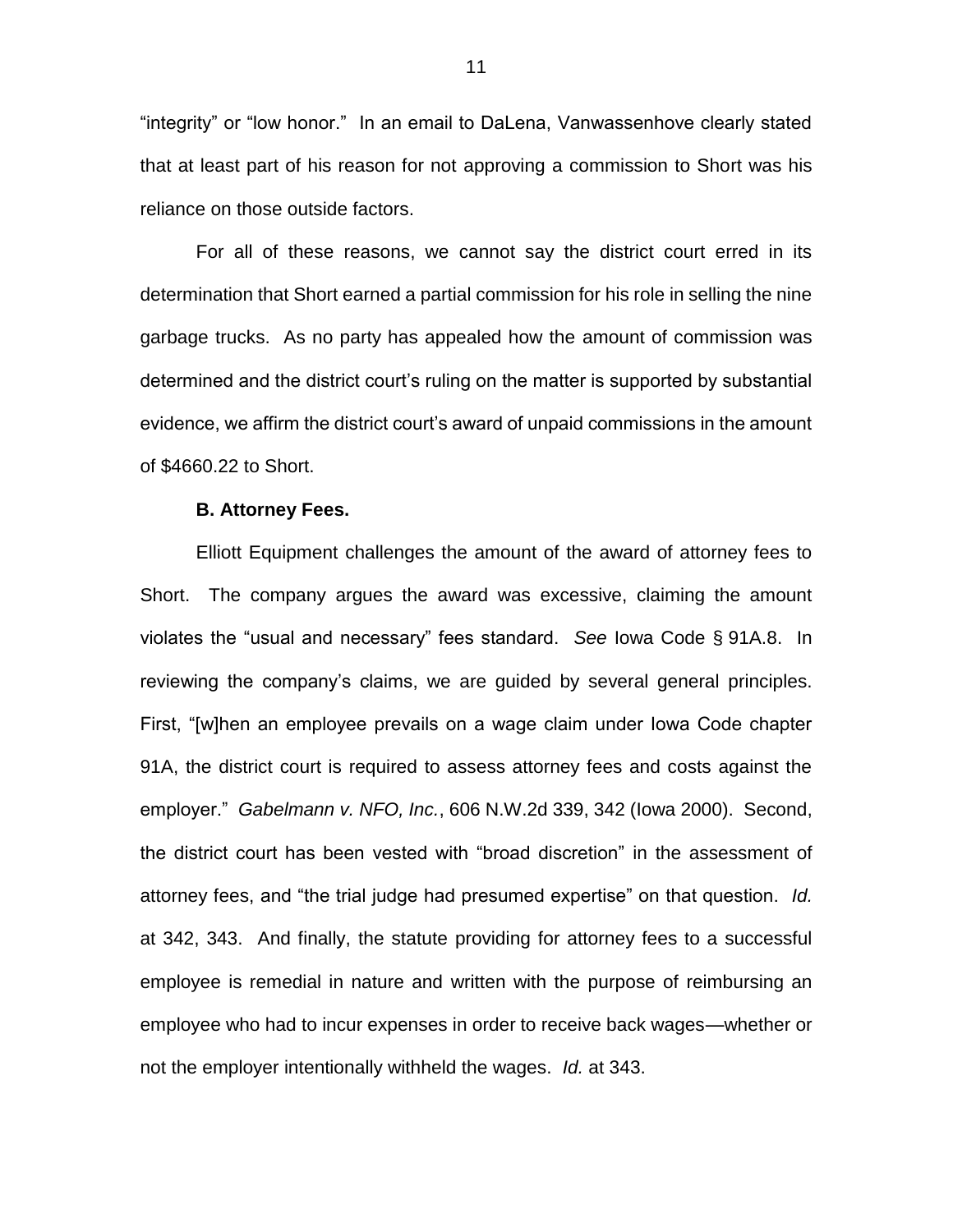In determining whether an award of attorney fees is appropriate under section 91A.8, our supreme court has considered the following:

the time necessarily spent, the nature and extent of the service, the amount involved, the difficulty of handling and importance of the issues, the responsibility assumed and results obtained, the standing and experience of the attorney in the profession, and the customary charges for similar services.

*Id.* (citation omitted).

 $\overline{a}$ 

Here, the district court was provided an itemized accounting of the requested attorney fees. According to Short's attorneys, the original fee calculation was \$64,299.50 and was "voluntarily reduced" to \$50,347. The district court further reduced the fees by \$5949.25, which was the amount billed for the time of attorneys who were providing oversight to the young attorney trying the case, ultimately awarding Short \$44,397.75 in fees.

Elliott Equipment does not complain about the hourly rate charged by the plaintiff's attorneys in this case, nor does it identify any entries claimed to be duplicative or excessive. It does complain about the number of hours spent on the case by Short's attorneys,<sup>6</sup> arguing the motion practice was overly extensive. Elliott Equipment was the party who filed the motion attempting to move the cases to small claims court while seeking an award of \$60,000 in its counterclaim; it was not successful. Conversely, Short was largely successful in the motions he filed; the court granted his motion to proceed under expedited rules (a motion resisted by Elliott Equipment) and his motion to strike the company's late designated expert. Short also filed a number of motions in limine—which the company

 $6$  The record reflects fees for Elliott Equipment's three attorneys were more than \$35,000.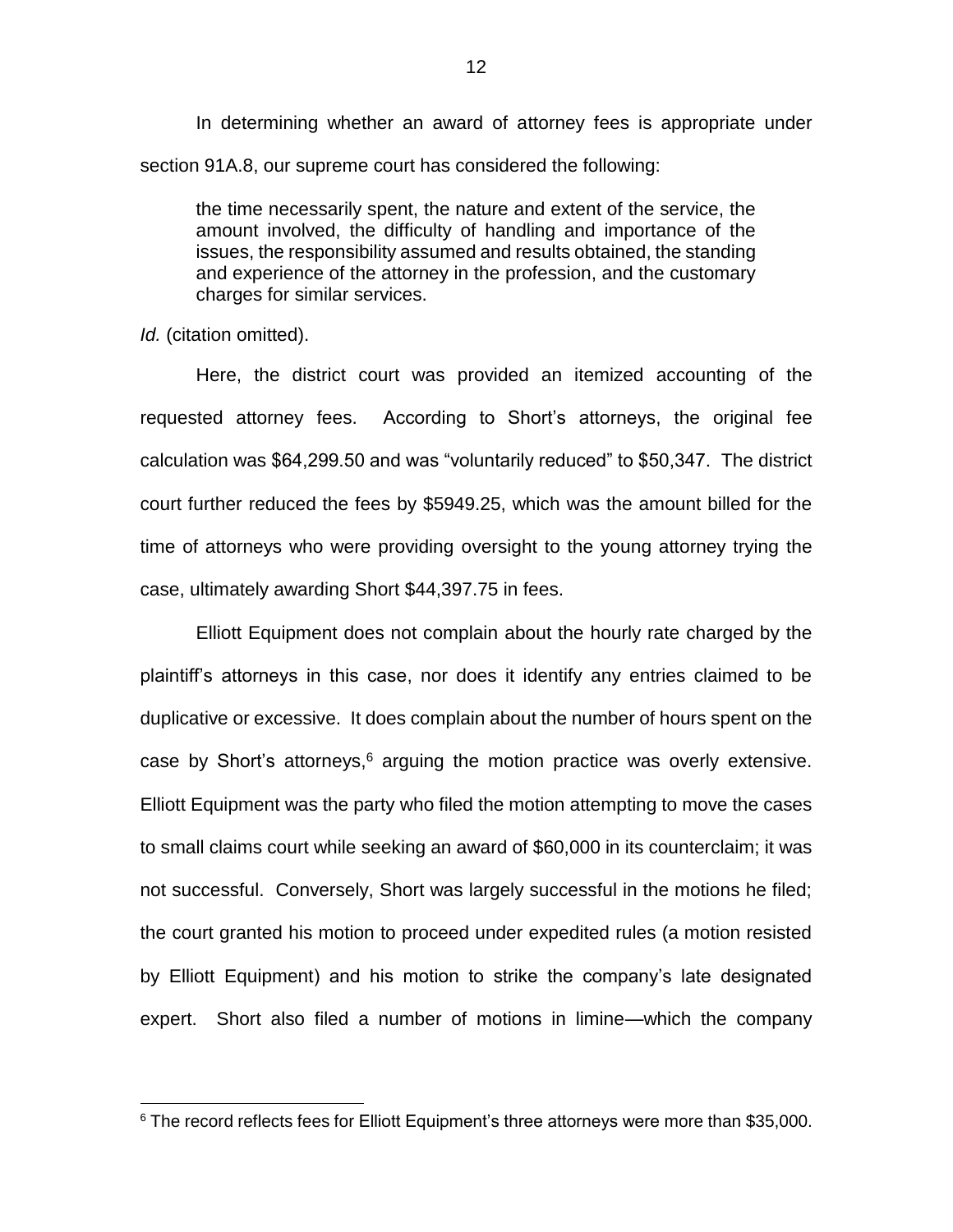resisted—that ultimately became moot when the parties agreed to a bench trial. Short was unsuccessful in his motion for summary judgment, but according to Short's attorneys' original fee affidavit, the fees incurred preparing for and attending that hearing were voluntarily removed from the calculation of fees.

Elliott Equipment attempts to minimize its role in the protracted litigation by pointing out the fact that it offered to settle the claim; the company offered Short \$1000 for a release from the lawsuit but never adjusted its offer or negotiated further. Elliott Equipment also maintains the fee award is excessive based on its size relative to the size of the unpaid wage. "But a court which places undue emphasis on the size of the judgment, to the exclusion of all other pertinent factors, thereby disregards the public interest underlying this remedial statute." *Id.* at 344. Although Elliott Equipment implies the case did not demand the hours spent by Short's attorney based on the size of the award at issue, the company characterizes this case as "a bona fide dispute over whether the employee fulfilled the job duties required to earn the commission, and whether a commission was earned at all."

While Elliott Equipment appears to take umbrage with the vigorous manner this case was tried, as our supreme court has stated, "The risk of stonewalling an employee's claim for unpaid wages fairly rests on the party best equipped to financially bear it—*the employer*." *Id.* Having reviewed the record and finding no abuse of the district court's "broad discretion" in determining the amount of "usual and necessary" fees, we affirm the district court's award of fees to Short.

### **C. Appellate Attorney Fees.**